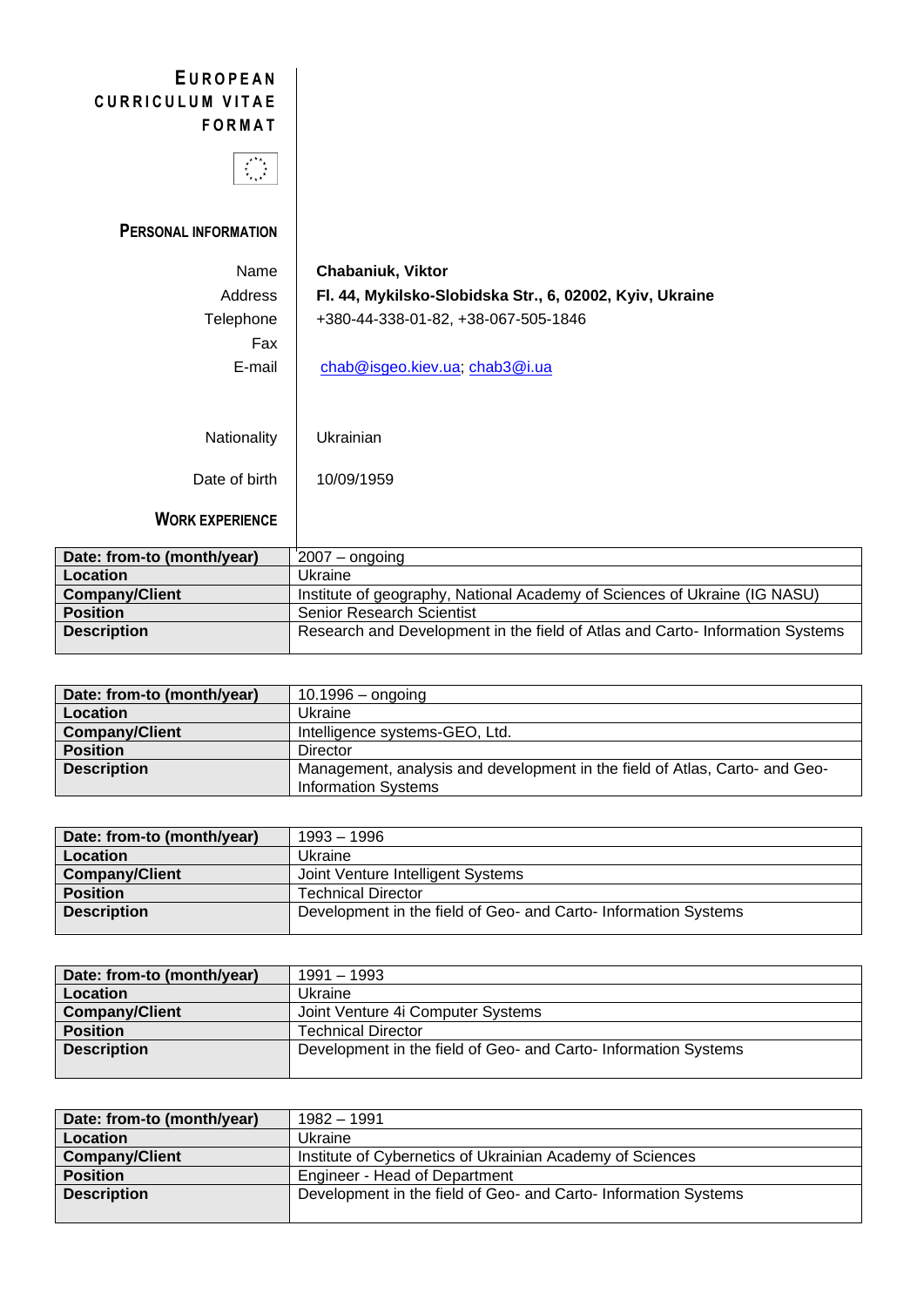| <b>EDUCATION AND TRAINING</b>                                                                                                                                  | Candidate of Science in Physics and Mathematics (1988) "Diffusion<br>approximation of some characteristics of queuing models"                            |
|----------------------------------------------------------------------------------------------------------------------------------------------------------------|----------------------------------------------------------------------------------------------------------------------------------------------------------|
|                                                                                                                                                                |                                                                                                                                                          |
| $\cdot$ Dates (from $-$ to)<br>• Name and type of organization                                                                                                 | 1988<br>Taras Shevchenko National University of Kyiv. Cybernetics Department                                                                             |
| providing education and training<br>• Principal subjects/occupational                                                                                          | Degree of Candidate of Science in Physics and Mathematics                                                                                                |
| skills covered                                                                                                                                                 |                                                                                                                                                          |
| · Title of qualification awarded<br>• Level in national classification<br>(if appropriate)                                                                     | Mathematical cybernetics<br>Diploma 1988                                                                                                                 |
| $\cdot$ Dates (from $-$ to)                                                                                                                                    | 1986-1988                                                                                                                                                |
| • Name and type of organization<br>providing education and training<br>• Principal subjects/occupational<br>skills covered<br>• Title of qualification awarded | Postgraduate course Taras Shevchenko National University of Kyiv. Cybernetics<br>Department.<br>Mathematical cybernetics                                 |
| • Level in national classification<br>(if appropriate)                                                                                                         |                                                                                                                                                          |
| $\cdot$ Dates (from $-$ to)<br>• Name and type of organization<br>providing education and training                                                             | 1977-1982<br>Taras Shevchenko National University of Kyiv. Cybernetics Department                                                                        |
| • Principal subjects/occupational<br>skills covered                                                                                                            | <b>Applied Mathematics</b><br>Diploma 1982                                                                                                               |
| • Title of qualification awarded<br>• Level in national classification<br>(if appropriate)                                                                     |                                                                                                                                                          |
| <b>PERSONAL SKILLS</b><br><b>AND COMPETENCIES</b>                                                                                                              |                                                                                                                                                          |
|                                                                                                                                                                |                                                                                                                                                          |
| MOTHER TONGUE                                                                                                                                                  | <b>Ukrainian</b>                                                                                                                                         |
| <b>OTHER LANGUAGES</b>                                                                                                                                         |                                                                                                                                                          |
| • Reading skills                                                                                                                                               | <b>ENGLISH</b><br>excellent                                                                                                                              |
| • Writing skills                                                                                                                                               | good                                                                                                                                                     |
| • Verbal skills                                                                                                                                                | good                                                                                                                                                     |
|                                                                                                                                                                | <b>RUSSIAN</b>                                                                                                                                           |
| • Reading skills<br>• Writing skills                                                                                                                           | excellent<br>excellent                                                                                                                                   |
| • Verbal skills                                                                                                                                                | excellent                                                                                                                                                |
| <b>SOCIAL SKILLS</b>                                                                                                                                           | Cooperation and communication with people from different countries and<br>continents (Europe, Asia, America). There were working trips (Austria, Brazil, |

 $\overline{1}$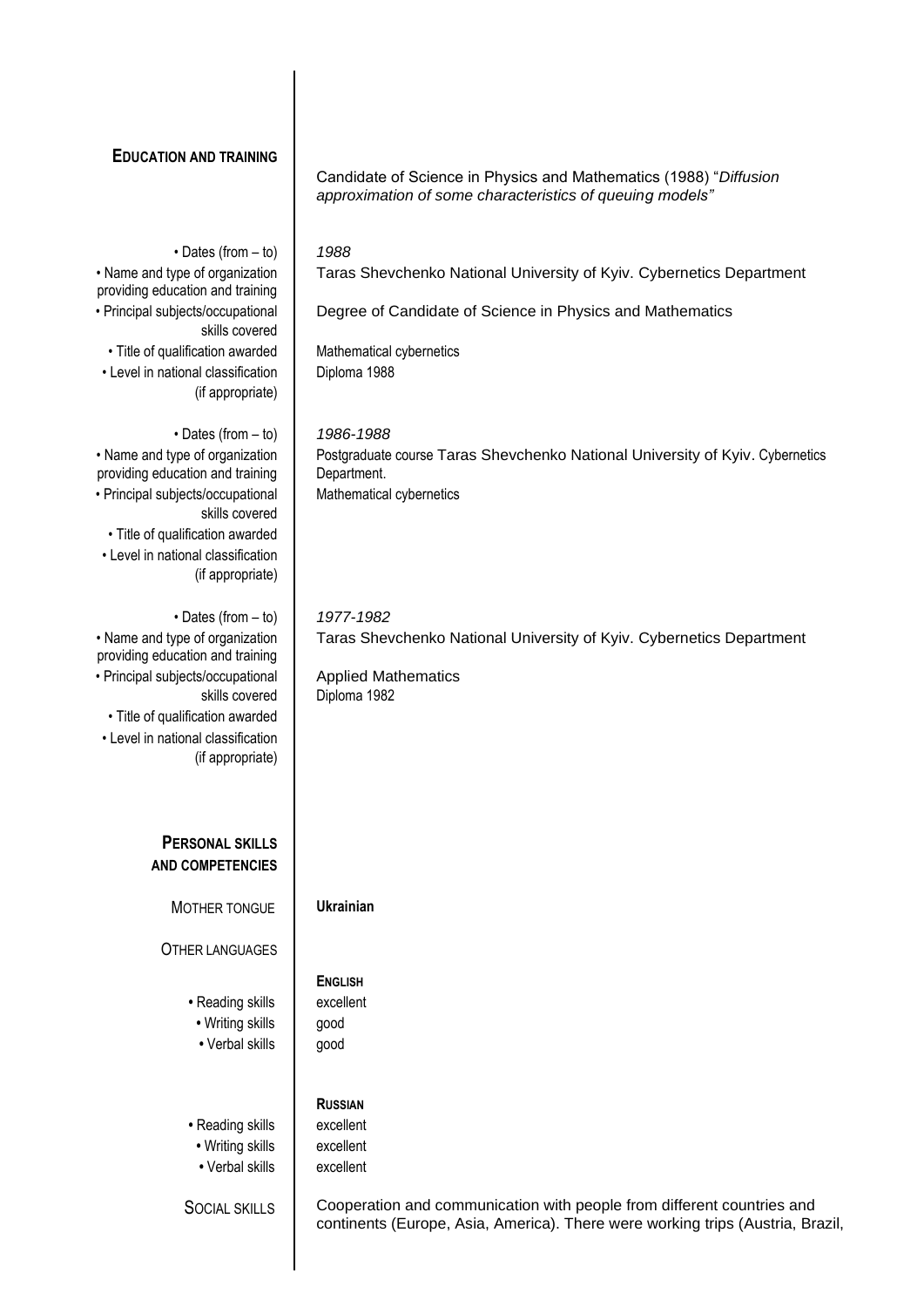## AND COMPETENCIES

*Living and working with other people, in multicultural environments, in positions where communication is important and situations where teamwork is essential (for example culture and sports), etc.*

## ORGANIZATIONAL SKILLS

AND COMPETENCIES *Coordination and administration of people, projects and budgets; at work, in voluntary work (for example culture and sports) and at home, etc.*

> TECHNICAL SKILLS AND COMPETENCIES *With computers, specific kinds of equipment, machinery, etc.*

> > ARTISTIC SKILLS AND COMPETENCIES *Music, writing, design, etc*.

-

-

-

OTHER SKILLS AND COMPETENCIES *Competences not mentioned above.*

DRIVING LICENCE(S)

Canada, China, Germany, France, Sweden, Switzerland, etc.). Long-term responsibility for multi-purpose management in "Intelligence systems-GEO", Ltd. Be able to create a good team, as well as ideas.

Coordination and management of employees of "Intelligence systems-GEO", Ltd. - 20 people. Analysis and design of Carto- and Geo- Information Systems

"National Danube Node Ukraine" and "Data Harmonisation Pilot in Ukraine" pilot projects of the DRDSI (Danube Reference Data and Services Infrastructure) platform of the EUSDR (EU Strategy for the Danube Region), Product manager (2016)

INSC (Instrument for Nuclear Safety Cooperation) Programme 2009, Ukraine, Nuclear Safety. Project U4.01/09–А «Assistance to the Ministries and Organizations Responsible for Radioactive Waste Management in Ukraine», Local expert (2013-2015)

MAGATE project: Radiecological portal for informing society on radiation situation in Ukraine, Project manager (2010)

National Atlas of Ukraine on DVD, Project manager (2007-2008) French-German Initiative for Chornobyl, "Health Effects Common Database" sub-project, Project manager (2003-2004)

French-German Initiative for Chornobyl, "Radiecological Consequences Common Database" sub-project, Project manager (2002-2003) French-German Initiative for Chornobyl, "Radioecological Consequences" project, Project coordinator (1998-2003)

TACIS project ENVREG 9602 "Addressing the clean-up and secondary medical effects of the Chernobyl disaster", Project manager for sub-project "CD-ROM of TACIS project ENVREG 9602 results" (2001-2002)

TACIS project ENVREG 9602 "Addressing the clean-up and secondary medical effects of the Chernobyl disaster", National coordinator for sub-project (2000-2001)

Radioecological GIS for Ukrainian Ministry of Chornobyl, Project manager (1996-1999)

Canadian-Ukrainian Chornobyl GIS project, Project manager for Ukraine (1996–1998)

More than 20 projects for application of Geoinformation technologies in different fields of human activity, Project manager, System Analyst, Developer (1996-2019)

Computer literacy: GIS, HTML, CSS, JavaScript, MS Office, MS Project, MS SharePoint, etc.